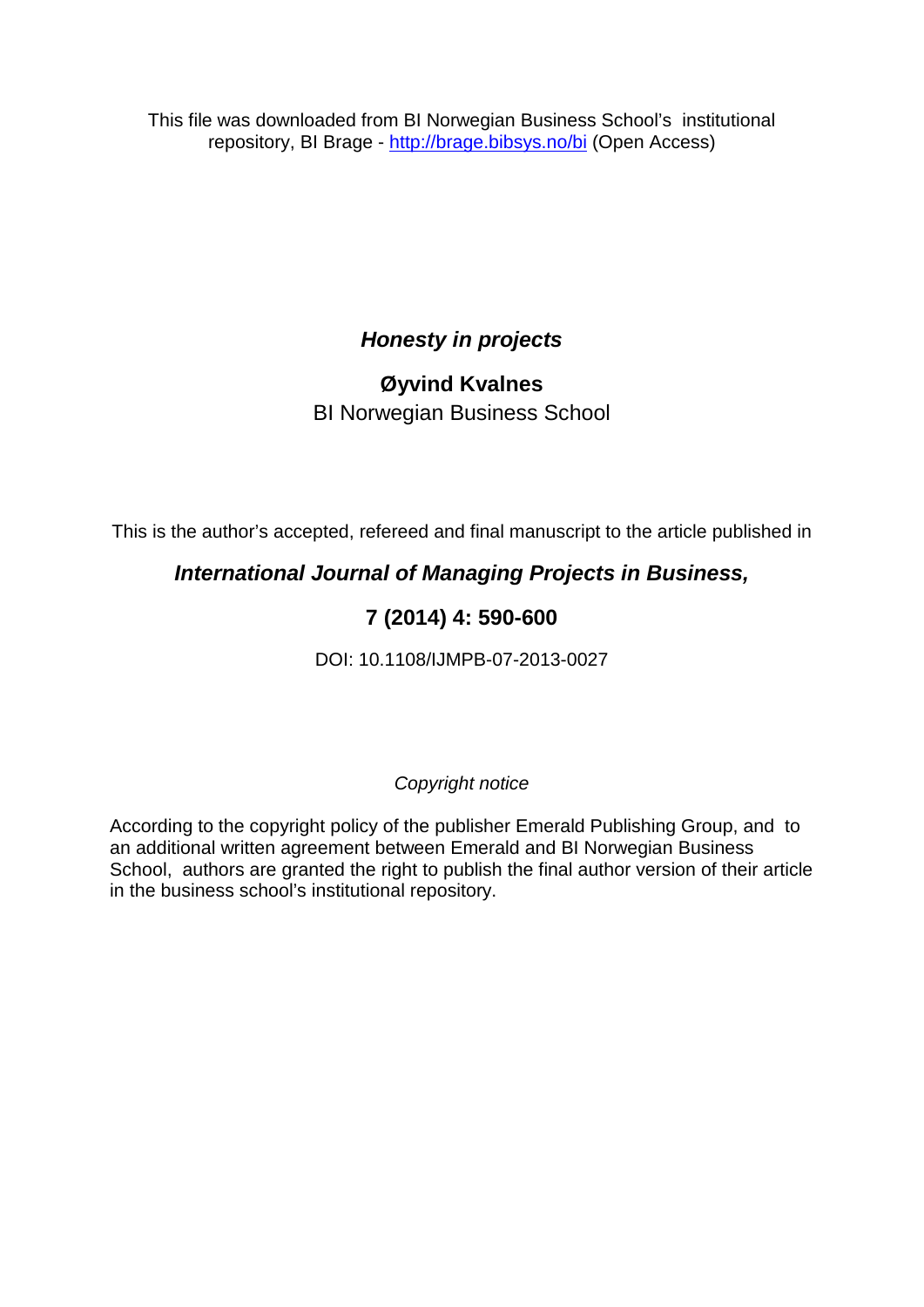## **Honesty in Projects**

### **Purpose**

The purpose of this paper is to explore how the concept of honesty can shed light on misreporting issues in projects. Research on honesty can be useful for practitioners and researchers in project management, in order to understand and counter the withholding and distortion of relevant information from projects. In moral psychology, dishonesty is often explained as a result of moral neutralization. The paper provides an account of how neutralization can lead to dishonesty in projects.

### **Design/methodology/approach**

The current study is based on a literature review of research on misreporting and dishonesty in projects, and of relevant generic studies of honesty.

### **Findings**

The author concludes that the phenomenon of moral neutralization can explain dishonesty and misreporting in projects. Honesty can be encouraged by identifying attempts at moral neutralization, and rendering them unacceptable. At the core of this position is the view that the level of honesty amongst project members is most adequately understood and explained from a circumstance rather than a character approach.

## **Research limitations/implications**

The paper is based on a literature review, and needs to be supported by further empirical studies within project management.

## **Practical implications**

The suggested primacy of a circumstance approach to honesty implies that project practitioners should be aware of the phenomenon of moral neutralization. Even people of good moral character can become involved in neutralization, in order to render misreporting acceptable. The central practical challenge can thus be to recognize tendencies of neutralization in one's own and other people's moral reasoning.

## **Originality/value**

The main contribution of this paper is to introduce the concept of honesty in general, and the concept of moral neutralization in particular, to project management research and practice. The paper also suggests concrete ways to redirect attention from character to circumstances, based on more general research findings in social and moral psychology**.**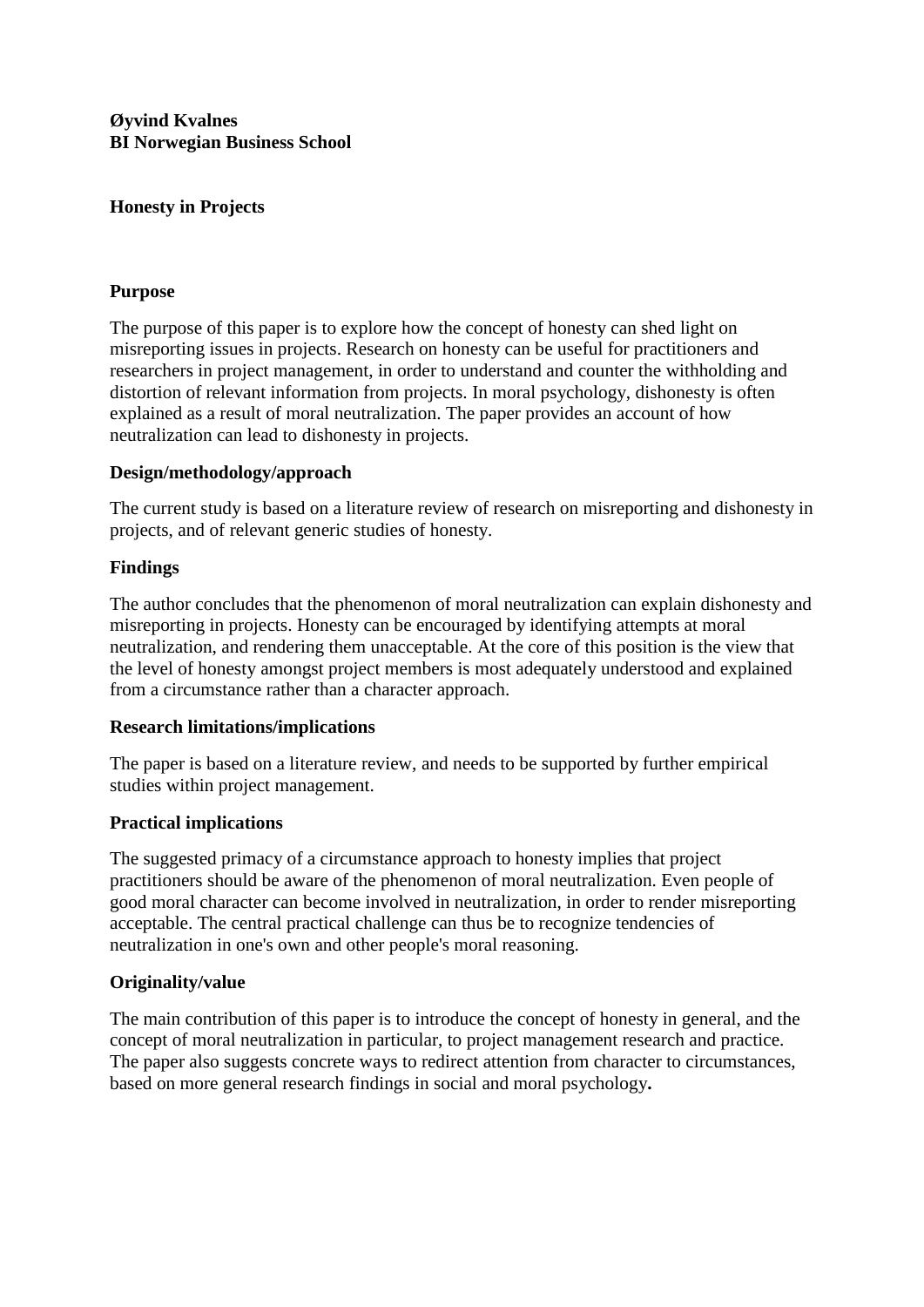#### **Keywords:**

Project management, Character, Virtue ethics, Honesty, Moral psychology

#### **Introduction**

Project managers and other decision makers in projects all depend upon accurate information about relevant aspect of the project. Problems arise when there is a reluctance to report negative project news. It can lead to bad project performance, both with regard to the process and its ultimate outcome. If the decision makers are misinformed, the project is likely to languish and may collapse in a costly and potentially embarrassing manner (Smith et al., 2001, p. 214). The reluctance to transmit bad news has been labeled "the mum effect" (Tesser and Rosen, 1972) and constitutes a significant challenge in project management. The main contribution of this article is to show that moral psychology and honesty research offer concepts, distinctions and insights which can be crucial in understanding and countering misreporting in projects.

As noted by Smith et al. (2009, p. 577), reporting from a project may be distorted in two ways: Either the reporter unintentionally perceives the status incorrectly, or the reporter intentionally misreports the perceived status. In this paper I focus on the latter, and propose that the concept of honesty can be particularly useful for project management practice and research.

In PMI's Code of Ethics and Professional Conduct (Code of Ethics, 2013), honesty is singled out as one of the four most important values in project management, alongside responsibility, respect, and fairness. It has nevertheless only received sporadic attention in project management research, and this article suggests how that can be remedied.

The concept of honesty has been developed within the virtue ethics tradition in moral philosophy, based on the ancient writings of Plato (2000) and Aristotle (2002). Within this tradition, honesty is explained in terms of personal dispositions and character traits. Instances of moral wrongdoing are seen as indications of defects and flaws in the agent's character. A person who has acted dishonestly in previous situations, has thus been revealed to be a dishonest person, one not to be trusted if similar situations should occur again. A person who has intentionally withheld crucial information about a project has according to this tradition shown him- or herself to be a person of bad character.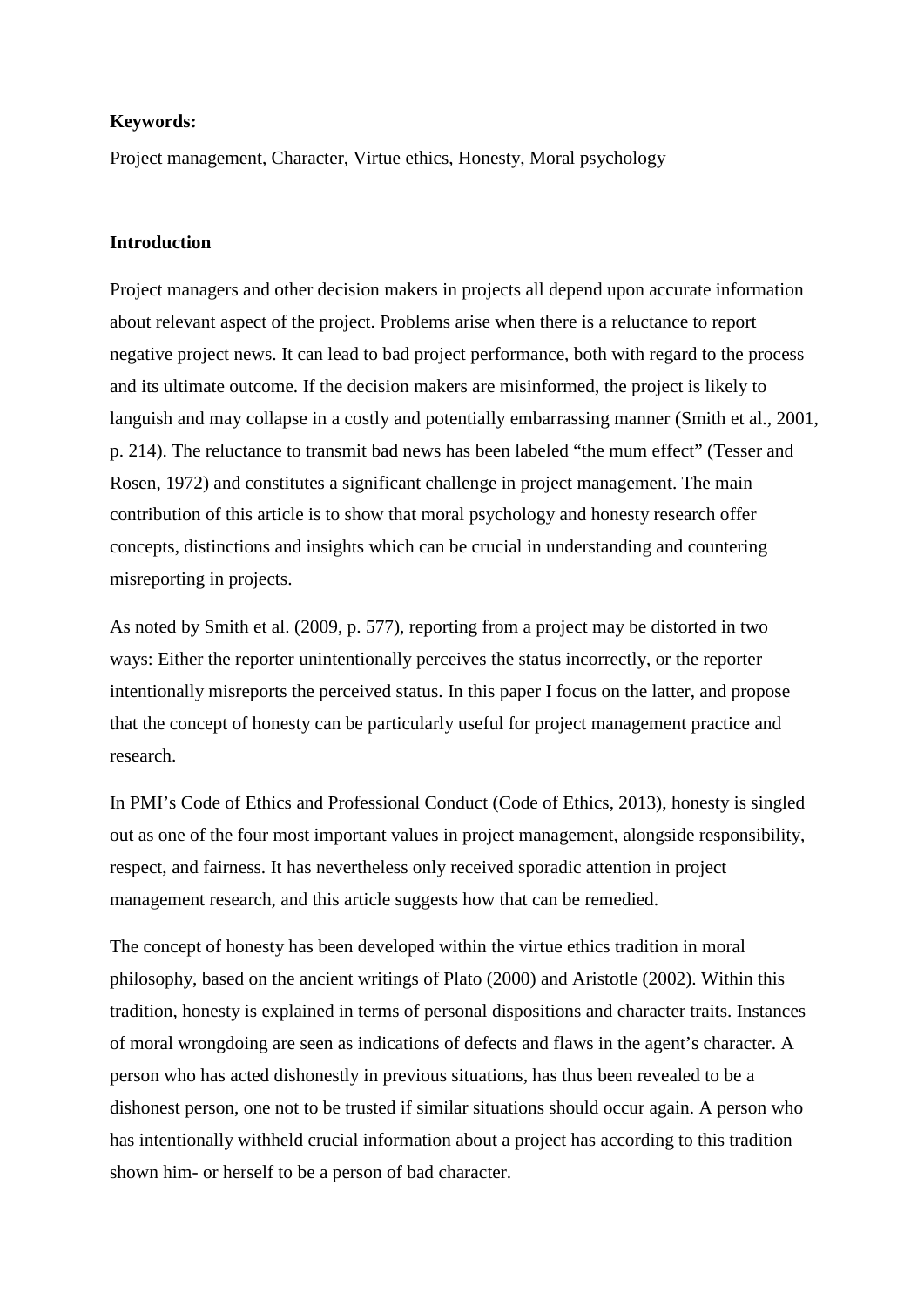Recent developments in social psychology point to a different understanding of the phenomenon of honesty, giving priority to the circumstances of decision making, rather than on character traits. In this paper I will argue that this empirically oriented circumstance approach, as outlined by Ariely (2010; 2012), Mazar et al. (2008), Heath (2008), and Doris (2002) is where project management practice and research can find the most relevant input with regard to understanding and countering dishonesty. These contributions take into account a wide range of experiments and studies demonstrating how human decisions and behavior are crucially affected by aspects of the situation, rather than on individual character traits.

The concept of moral neutralization can be applied to explain why people who are committed to being honest and truthful, may nevertheless end up telling deliberate lies about project status. This concept was originally introduced to make sense of juvenile delinquency (Sykes and Matza, 1957), but has also been applied to business ethics and management settings (Heath, 2008). Wrongdoing is here explained in terms of how business managers are able convince themselves that what they initially thought was wrong, is actually acceptable. In project settings, dishonesty may in a similar way be the result of a process where people overcome initial moral dissonance by finding excuses and convincing themselves that there is nothing wrong in misreporting.

#### **Background**

Misreporting from projects can be seen as an ethical challenge in projects. I contributed to a study (Müller *et al*, 2013) where one of the research questions was: What are the ethical dilemmas that projects are experiencing today? We conducted 28 interviews with project members in nine different organizations, and found that the reported issues which created ethical dilemmas could be categorized into three: Transparency issues, relationship issues, and optimization issues. Of these, the former is of particular significance in the present context. Informants told us about a reluctance to report project performance issues. Information was withheld:

- In hope of being able to balance costs through reduced functionality of the product.
- In hope of recovering through other means at some time in the future.
- In fear of project termination.
- In fear of face-loss by admitting planning mistakes.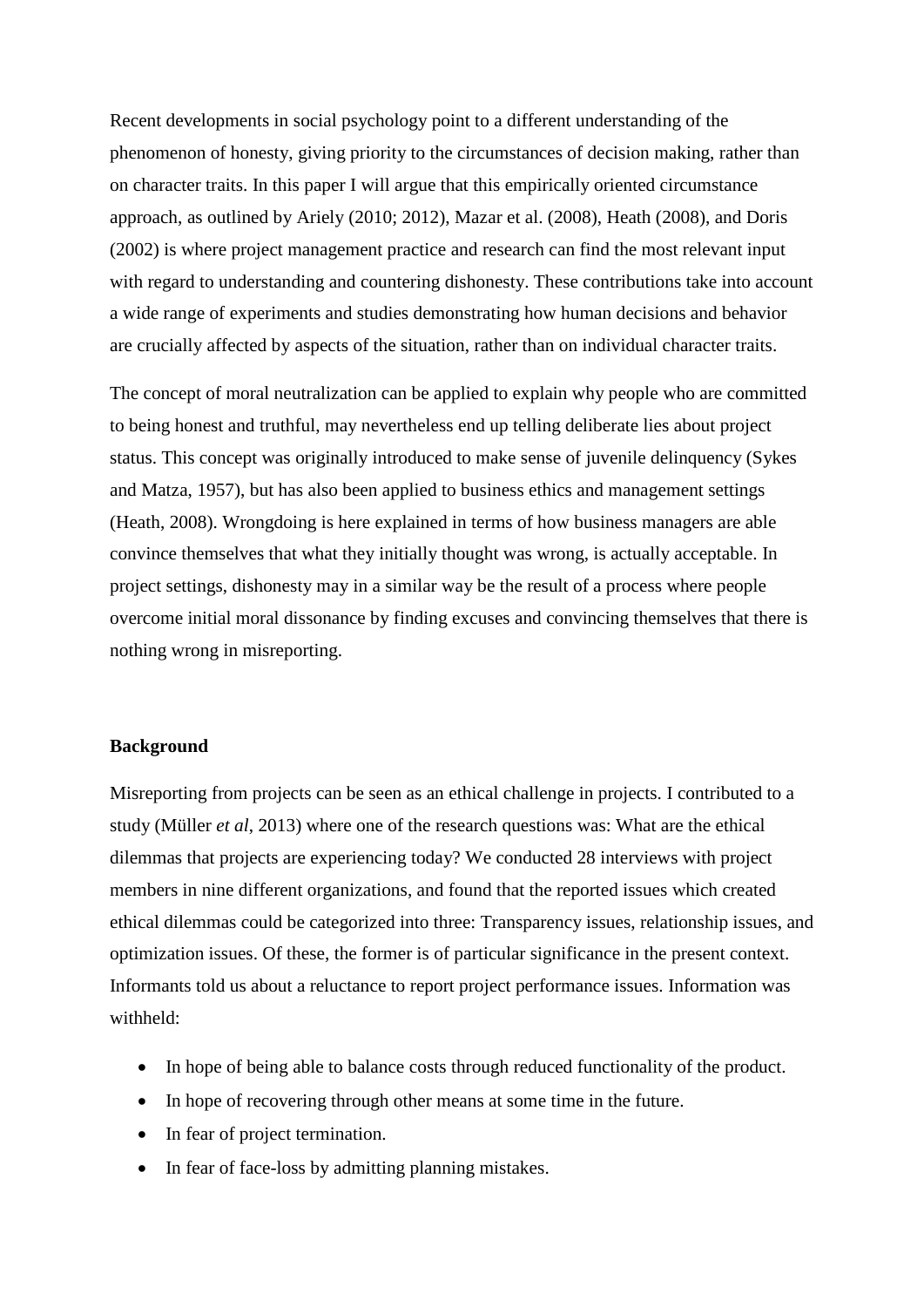- In fear of losing bonus or other incentives.
- Because of uncertainty about proper timing for escalation.

(Authors 2013, p. 35) These six reasons for misreporting came up in several interviews, but more research is needed to further map the reasons project members may have for intentionally engaging in this activity in projects.

In one of the companies (Oil and gas – Northern Europe) we interviewed 6 project members about the reporting practices of project risks. They had a system in place where project member reported periodically their qualitative risk assessment of the project in either green (project is going according to plan – no major risks), yellow (project is going more or less according to plan – some risks), or red (project is facing problems – serious risk). The unwritten rules in applying this system was (1) you should not report only in green, but always present some risks in yellow, and (2) you should avoid reporting anything in red, because then the project would be seriously disrupted by internal and external inquiries. This way, if things went badly, you would always be able to say that you had reported in yellow. We did not get any documentation that this system and the interpretation and use of it had created concrete misreporting problems, but got the impression that project members were keen to avoid infringements from outside the project.

Intentional misreporting can be identified as one of the key ethical challenges in projects, not only for reputational reasons, but also because they affect project outcomes (Thompson et al., 2007). In one study, Smith et al. considered how the perceived level of impact and the perceived level of wrongdoing can affect the willingness to report bad news from a project (2001). The same study highlighted how the tendency to misreport can be understood form a project, personal, group, and organizational level. One contribution focusing on the latter level is offered by Smith et al. (2009), in a study of the impact of different "ethical climates" on misreporting, applying the theoretical framework developed by Victor and Cullen (1987; 1988). They found that project members who perceived their members to be one in which rules are followed strictly tended to misreport less, while those who operated in organizations dominated by self-interest tended to misreport more.

Other factors impacting the level of intentional misreporting have been identified to be risk propensity and career aspirations, the relationship between the reporter and the receiver of information, and the level of trust the former has with the latter (Smith and Keil, 2003). Trust was also one of the dimensions discussed in our study of ethical issues in projects (Müller *et*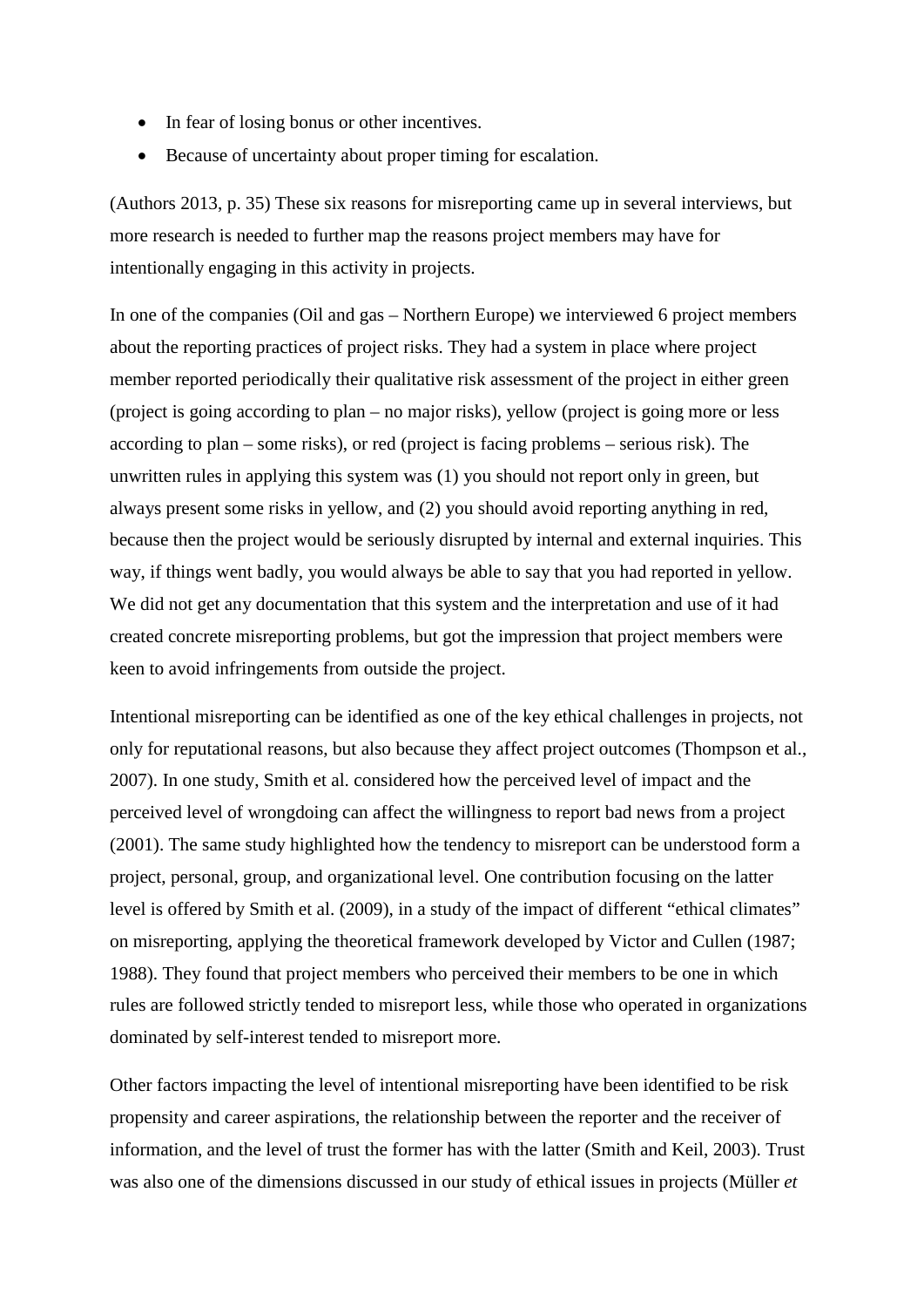*al*, 2013). We found that both system trust – the extent to which there is trust from project members towards the governance structure – and people trust – the extent to which there is trust in the structure towards the project members - are needed to provide an appropriate foundation for decision making, including the reporting from the project (Müller *et al*, p. 38).

In one study, Huang and Chang (2009) found that managers with absolute moral principles showed a stronger commitment to incorporate bad news in their decision making than ethical relativists, and that the managers with high idealism would be more ready to discontinue projects based on truthful reporting than managers with low idealism.

The concept of honesty can be applied in the project management literature in order to supplement previous studies of misreporting from projects. In order to assess its merits it will be useful to contrast a character and a circumstance approach to honesty. The circumstance approach to honesty focuses less on the individual decision maker's moral beliefs and convictions, and more on the environment in which the decisions take place.

One significant aspect of decision environment will be the extent to which certain excuses and justifications for misreporting are used, tolerated and encouraged. A recent development in business ethics has been to consider wrongdoing in the light of how the decision makers neutralize initial moral dissonance and come up with excuses which make them able to act against their own moral convictions (Heath, 2008; Donaldson, 2012). This article suggests that a similar analysis can be applied to dishonesty and misreporting in projects. These practices can be understood as results of neutralization conducted by project members whose initial moral belief may have been that they should be truthful in their reporting. It can thus be performed by people who normally are committed to being honest, but who manage to convince themselves that it is acceptable to withhold or distort information in their current situation. Neutralization of this kind can be studied in all of the four levels suggested by Smith et al. (2001, pp. 210-212), that is, on project, individual, group, and organizational level.

The next section of the article presents the character and circumstance approaches to honesty in more detail. It is followed by a section on moral neutralization, and the article ends with a discussion of the implications for project management practice and research.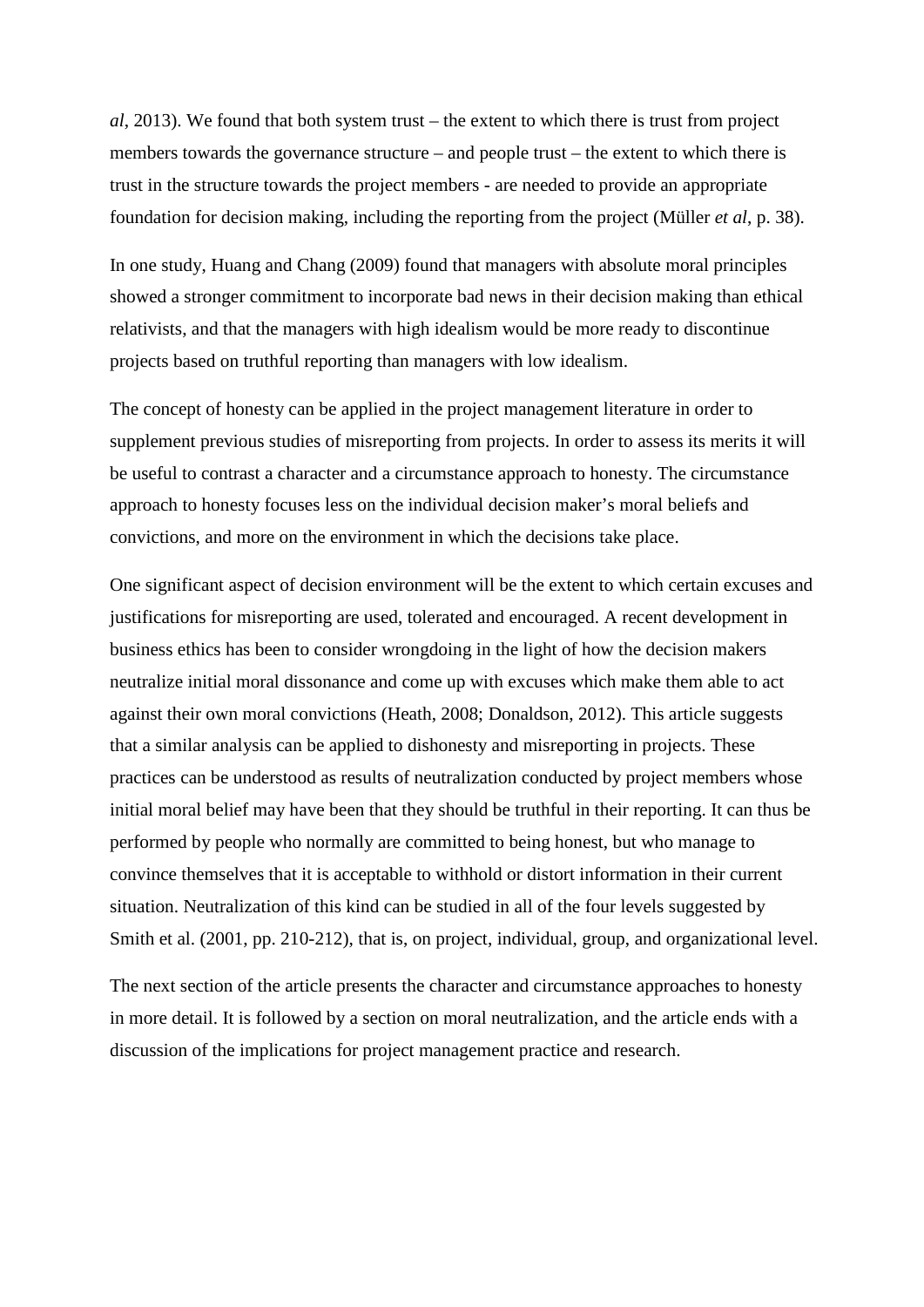#### **Character and circumstances**

Honesty can be understood as the practice of telling what one takes to be the truth about some state of affairs. Research on misreporting suggests that dishonesty can take two main forms: withholding and misrepresentation (Keil and Robey, 2001; Smith and Keil, 2003; Snow and Keil, 2002). The former consists of the deliberate omission of relevant facts, while the latter refers to a misstating of the condition of the project activities and status (Smith et al., 2009). When a project member engages in either of these two forms of dishonesty, it can be studied and explained in terms of the decision maker's character, or the circumstances in which the decision takes place.

The virtue ethics tradition, based on the ancient works of Plato (2000) and Aristotle (2002), focuses on character, and suggests that the reasons a person has for telling the truth also matters in order to determine whether it is really an example of honesty. A person can consistently tell the truth to other people, without being an honest person, since his or her reasons can be to gain advantages or avoid punishment. A habitual truth teller may not deserve to be called honest, since his primary motivation may be to make a good impression on others. The person who is forced at gunpoint to reveal a secret code may end up telling the truth, but that act would not be an example of honesty, since it is not motivated by wish to be truthful. In the duty ethics of Immanuel Kant there is a similar emphasis on motivation (Kant 1785/2006). An action will only have moral worth if it is motivated by good will and no thought of benefits to the agent. A good will is a will whose decisions are wholly determined by moral demands. An honest person is someone who regularly tells the truth because he or she believes that "this is the truth" is a strong, if not always overriding, reason to do so. Honesty is here a person's well entrenched disposition to tell the truth, rather than to give in to other people's expectations or other kinds of external pressure.

Project managers and other decision makers in projects need to be correctly informed about the status of the project, and potential problems in it. The motivation people have for being truthful may not matter, as long as the relevant information reaches them. Virtue ethics hails the person with a stable disposition to tell things straight, while the project manager may be more concerned about whether people share or hide crucial information, no matter what their reasons may be for doing so. In response, a representative of virtue ethics may say that the project manager should also care about the motivation. If a person is honest in this situation only because he or she wants to make a good impression on you, there is no telling what will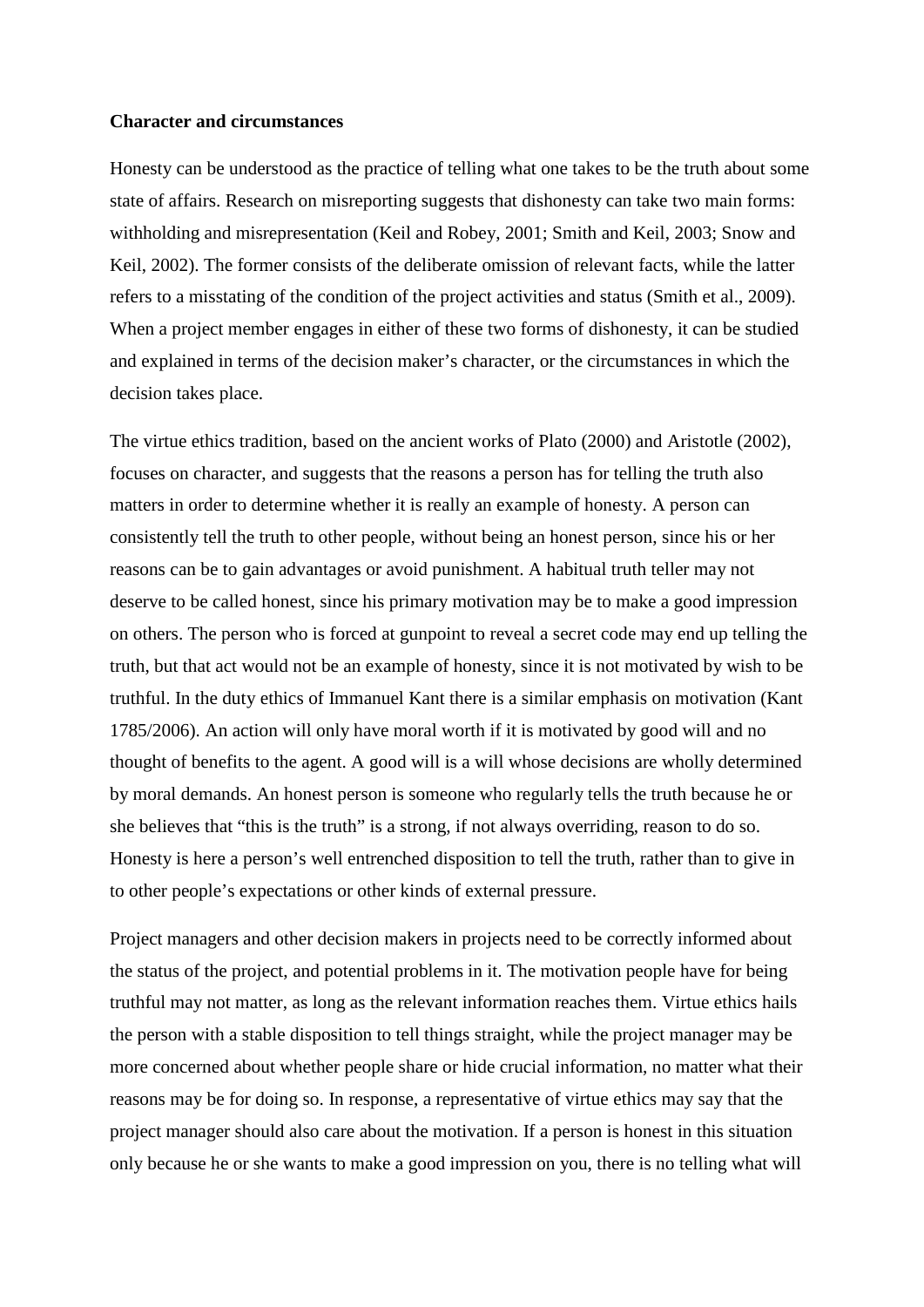happen in later situations. Once you have accepted this person as someone to trust and give responsibility to, he or she may cease to be honest, since the benefit has already been reaped. In the behavioural ethics tradition a similar point is made by identifying the challenge posed by so-called *bad apples* (individual with bad morals) as contrasted with *bad cases* (moral issues and situation), and *bad barrels* (organizational climate), as defined by Kish-Gephart et al. (2010).

A character approach to honesty in projects assumes that the more we know about a person's dispositions to regard truth telling to be of value and importance in itself, the better we can predict the person's behavior in a situation where honesty is called for. An alternative circumstance approach claims that whether you will get an honest response from a person in a given situation, depends more on features of the situation than on the person's dispositions to act in this or that manner. According to this approach, emphasis should not be on bad apples, but rather on bad cases and bad barrels. The more we know about the situation, in terms of incentives, environment, organizational decision climate and other aspects, the better we can predict whether the person will give an honest response or not.

A character approach would suggestion that honesty cam be established in projects primarily by monitoring and identifying people with strong dispositions towards honesty. This can be done by testing people and asking for evidence from previous practices. Character witnesses can be asked to give an account of the person's ability to respond adequately in previous situations where honesty has been called for.

The main weakness of a character approach is that it does not take into account the fragility of the virtues. There is considerable empirical evidence to the effect that people's moral responses in concrete situations depend on aspects of the circumstances they find themselves in. Experiments in social psychology strongly indicate that features of the situation crucially affect people's moral behavior, for instance the extent to which they are honest (Ariely, 2012; Mazar et al., 2008; Heath, 2008; Doris, 2002).

In one experiment designed to explore the balance between character and circumstance with regard to helpfulness, theology students at Princeton University were individually told to walk to another part of campus to do a presentation on The Good Samaritan story from the Bible. One third of the students were told that they needed to hurry up to get to the building in time, another third that they were just on time, and the final third that they were early and had plenty of time. On the way to the other building, the students encountered a person lying on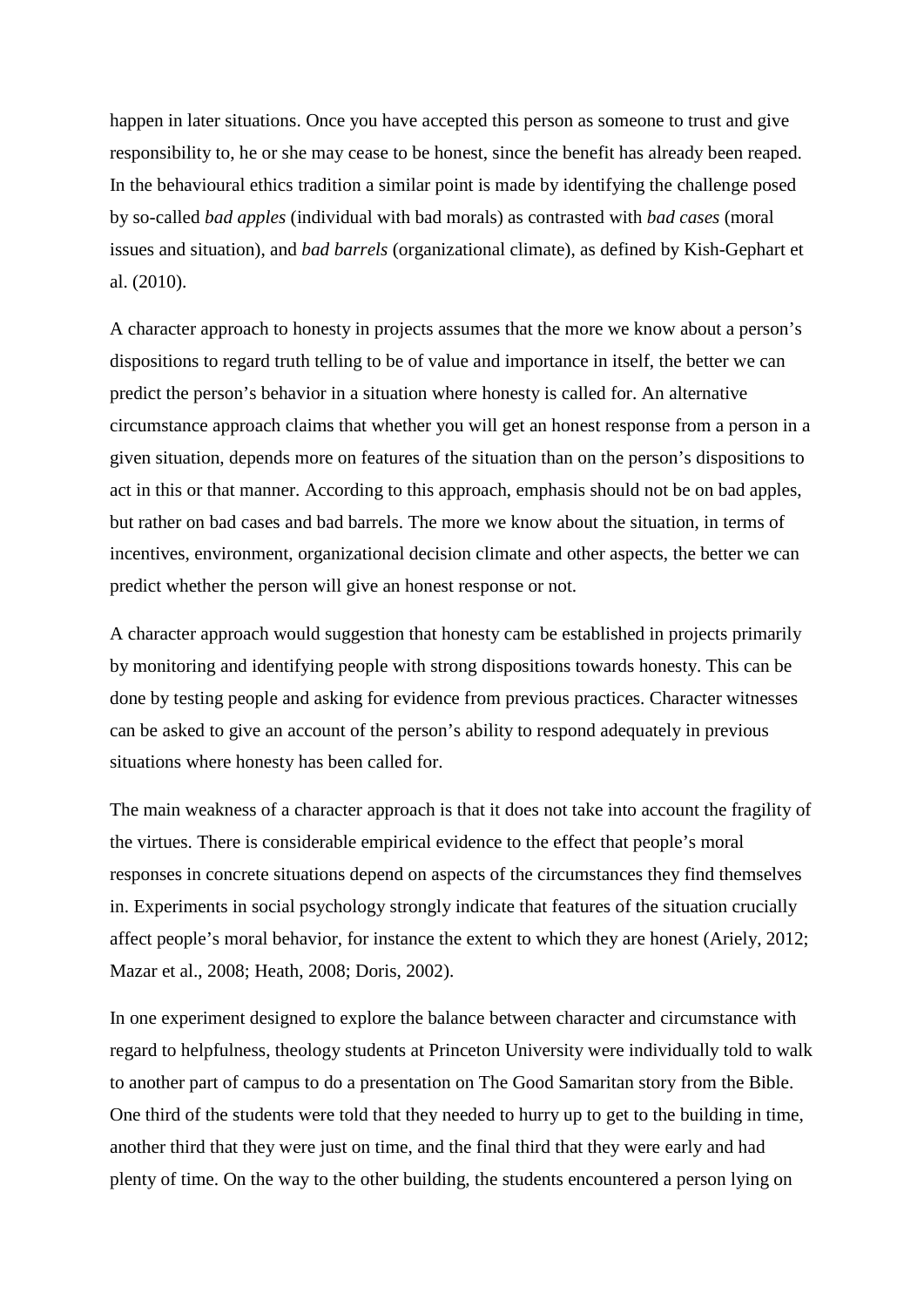the pavement in pain, needing assistance. The researches wanted to test whether the differences in the students' hurry to reach the other building would make a difference in their helping behavior. If character is the most influential factor, then only minor differences should be observed. In the experiment, only 10% of the students in a hurry offered to help. 45% of students who were on time and 63% of those who were early made helping initiatives to the person in pain (Darley and Batson, 1973, p. 105). The results indicate that circumstances have a stronger influence on conduct than character. Related studies on helpfulness similarly conclude that helping behavior is affected by circumstances (Alderman, 1972, pp. 98-99; Isen, 1987, pp. 206-207; Baron, 1997).

Mazar et al. (2008) set up an experiment to test the honesty of students. They wanted to explore whether cheating among respondents could be affected by moral reminders. A total of 229 students participated. They were asked to perform math tasks and were given opportunities to cheat when reporting on the results of their individual performances. Before the test, the respondents were asked to write down either the names of ten books they had read in high school (no moral reminder) or the Ten Commandments (moral reminder). Again, if character is the most influential factor on moral behavior, only insignificant differences should be observed between the two groups. The outcome, however, was that the respondents in the first group of students showed normal cheating behavior, while all the respondents in the second group refrained from cheating all together. Evoking the Ten Commandments served as a moral reminder, and cheating was eliminated. Ariely (2010, p. 288) has conducted a similar experiment where respondents were asked to sign a statement to the effect that they understood that what they were about to do fell under a university honor system. The result was the same as with the Ten Commandment. The act of signing served as a moral reminder, and made them refrain from cheating.

A circumstance approach to honesty in projects can build on the findings from the honesty research conducted by Ariely and others. Rather than monitoring people to identify those with firm and stable character, it can focus on the situational aspects of decision-making in the project. It is not necessary for an approach of this kind to outright reject character considerations. There can be relevant differences between individuals in how they are disposed towards honesty and truthfulness. On balance, however, it seems that careful attention to the circumstances of decision-making has a better chance of stimulating honest conduct, in general and therefore also in a project setting. In the next section I will discuss how theories about moral neutralization can be used to make a circumstance approach even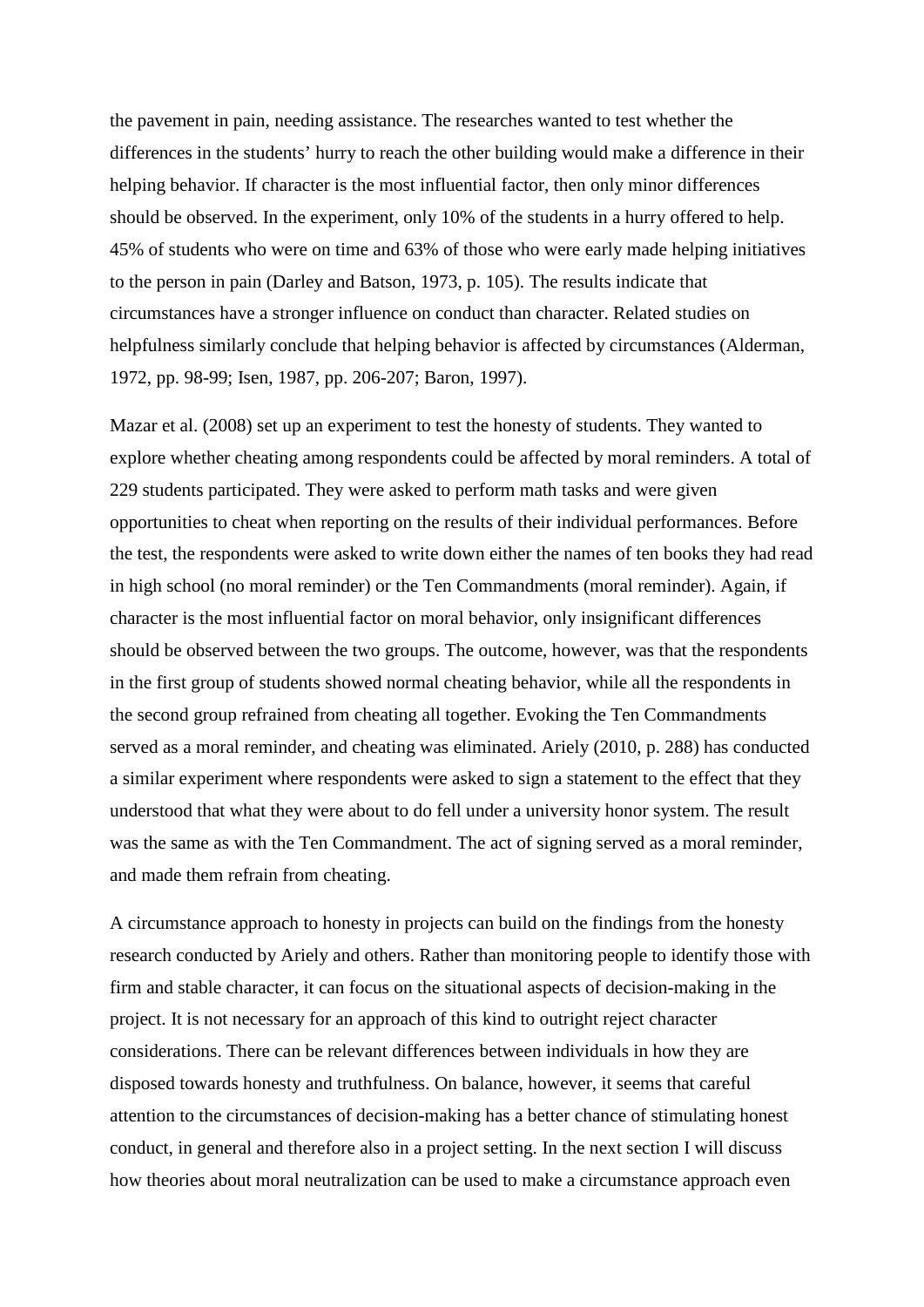more concrete, and suggest that honesty in projects can be encouraged by identifying and addressing the ways in which project members engage in attempts to neutralize initial moral dissonance.

#### **Moral neutralization**

The concept of moral neutralization has emerged from criminology. Sykes and Matza (1957) made a theoretical effort to understand juvenile delinquency, and started off from the observation that many delinquents had a middle-class background and moral convictions and beliefs no different from non-delinquents. Traditionally, character deficiencies had been assumed to be the prime causes of criminal activity, but Sykes and Matza challenged this assumption. Through interviews they set out to map the cognitive processes necessary to overcome incongruence between moral convictions and criminal behavior. In a review article on this research tradition, Ribeaud and Eisner (2010, p. 300) identify its key theoretical question to be: "Through which cognitive processes can an individual who is generally ruleabiding and compliant with moral standards minimize cognitive dissonance, threats to selfconcept, and experiences of moral self-sanction when he or she transgresses those standards?"

My suggestion is that a similar and more concrete question can be posed with regard to dishonesty in projects. We can assume that project members who misreport from the project generally are rule-abiding and compliant with moral standards. Somehow they manage to overcome dissonance and engage in dishonest conduct, in the form of withholding or distorting relevant information. Both from a research perspective and a practical project management perspective, it is important to understand such processes.

In his research on honesty Ariely (2012) uses the concept of rationalization to describe how an individual can lower the threshold for doing something which conflicts with his or her moral convictions. In criminology and social psychology it is more common to distinguish between *ex ante* neutralization and *ex post* rationalization. The first denotes a process where an individual faces an option to do something which goes against what she considers to be morally acceptable and right, and finds ways to make that option seem acceptable after all. The second is the justification an individual can engage in after having done something which appears to conflict with her moral convictions. A basic assumption in studies of neutralization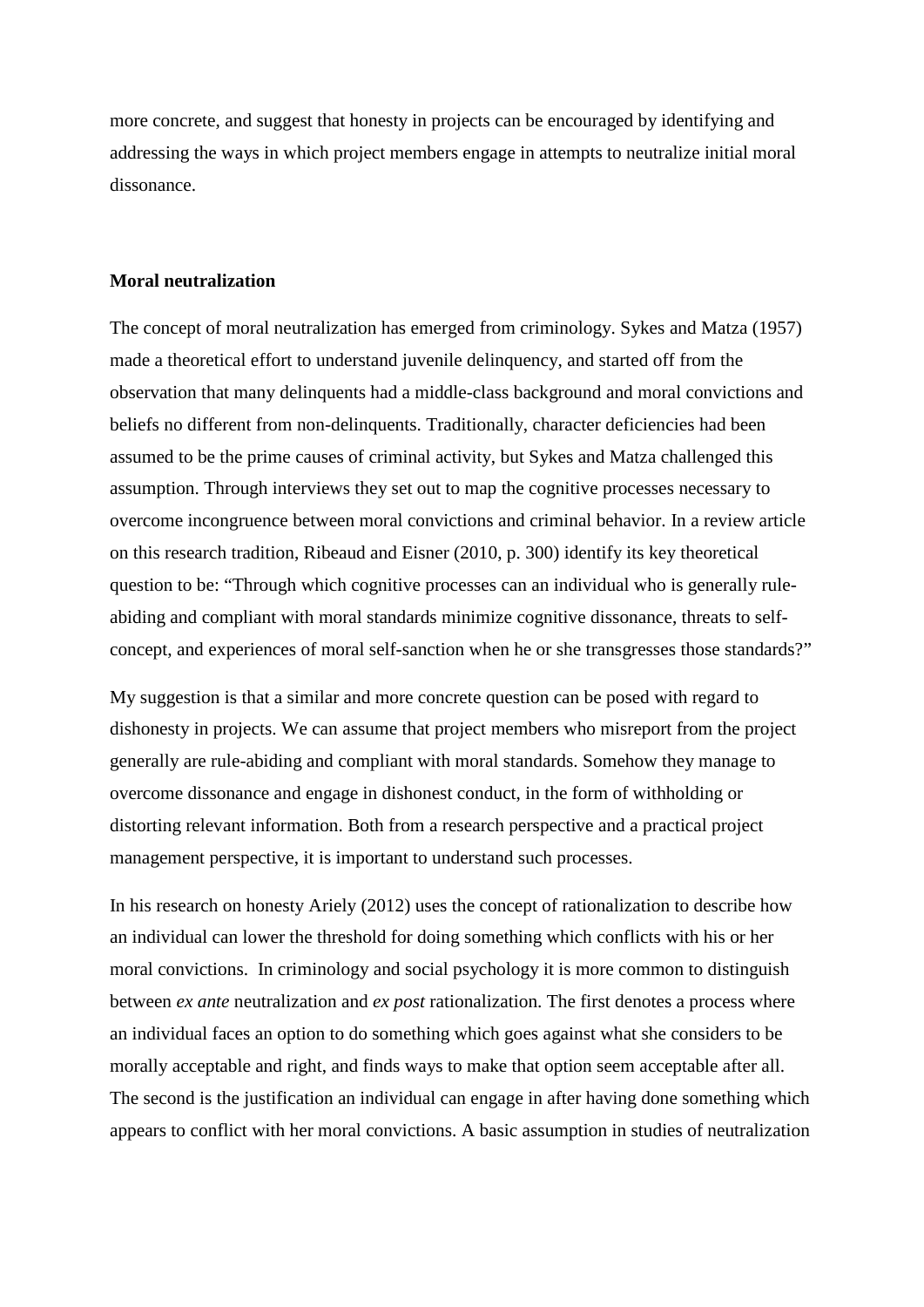is that: "people do not ordinarily engage in reprehensible conduct until they have justified to themselves the rightness of their actions" (Bandura et al., 1996; p. 365).

Sykes and Matza (1957) identified five techniques of moral neutralization: Denial of responsibility, denial of victim, denial of injury, condemnation of condemners, and appeal to higher loyalty. Processes of neutralization have also been discussed under headings like moral disengagement (Bandura, 1986; Bandura et al., 1996) and self-serving cognitive distortion (Barriga and Gibbs, 1996; Gibbs et al., 1995). In their review article Ribeaud and Eisner (2010) discuss the extent to which these can be interpreted into one unified approach. In the following I will present the five original techniques, and leave the comparison of related conceptualizations to a later study.

The five original neutralization techniques are described in the following, with an indication of how they may appear in the moral reasoning of individuals working in projects.

#### *Denial of responsibility*

The agent claims that one or more of the conditions for responsible agency are not met. The process is affected by forces beyond his or her control. In a project setting, this technique can take the expression of the person presenting him- or herself as a pawn on a checkers board, moved around by project management or the dynamics of the competitive environment. The person claims to act out of necessity rather than on the basis of free will and personal control. It is a matter of survival. There is no real choice.

In a project setting, an individual may reason along the lines of this neutralization technique in telling him- or herself that there simply is no room for honest responses in this particular environment. The reasoning may be that there are forces at play in the process which could not be challenged by individual initiatives. There appears to be an internal logic in place, stronger than anything individuals could muster of motivations to be honest and straightforward.

#### *Denial of injury*

With this technique, the agent aims to minimize or deny that any harm is done. This can happen through an appeal to the larger picture, where the act in question and its consequences are minor occurrences, soon forgotten. It may also be that the consequences of the action are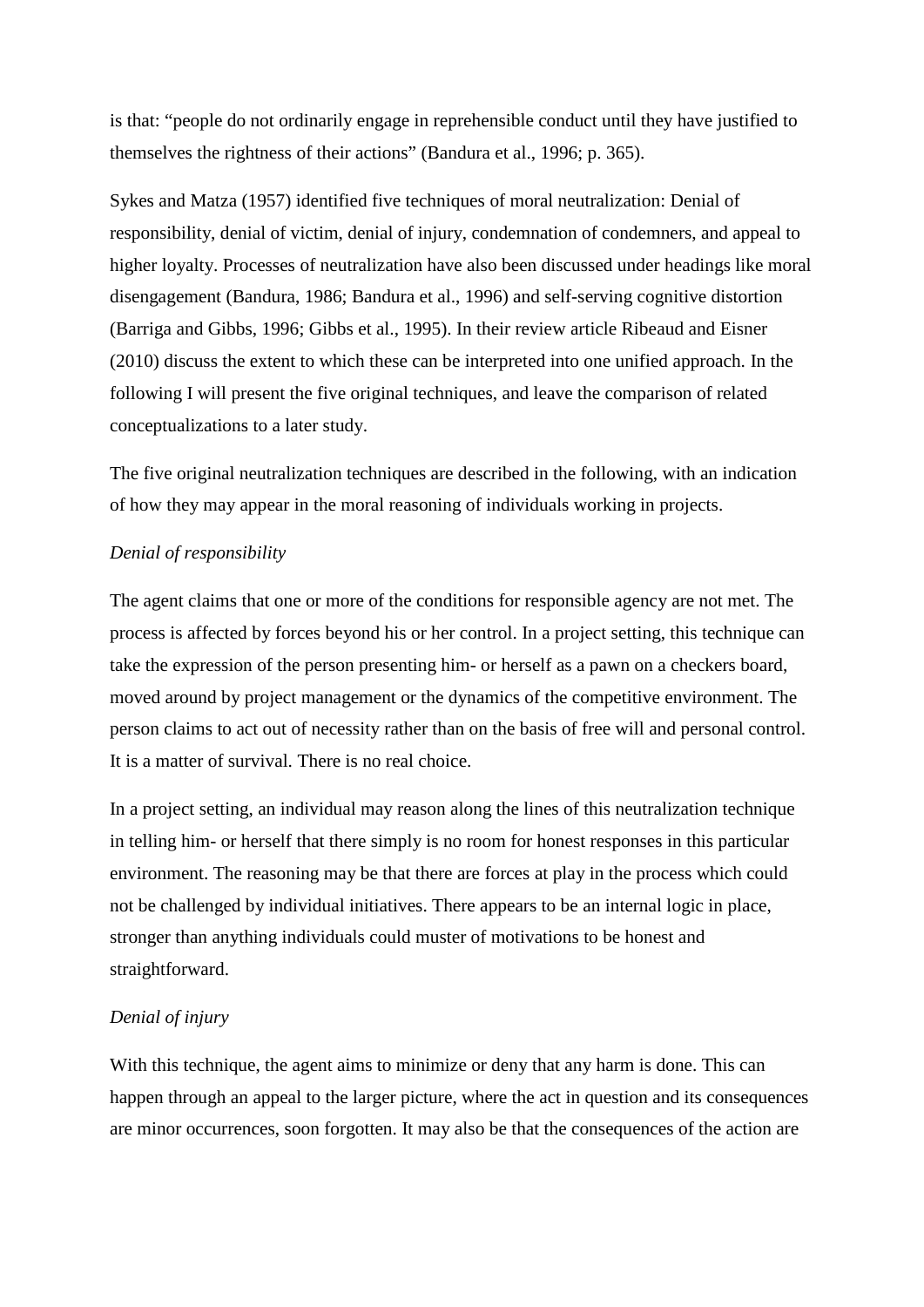spread so thinly onto a large number of people, so that no individual can reasonably claim that it would have made a notable difference if the agent had refrained from acting.

The larger and more complex the project, the more likely it appears that this technique is applied. An individual working on such a project may be convinced that his or her act of dishonesty will not hurt its overall progress, due to the magnitude or complexity of the whole process. The withholding or misrepresentations of facts are considered to be harmless.

### *Denial of victim*

The agent may acknowledge that his actions will have some negative impact, but claim that the injured part does not deserve moral protection. Those who will be affected have only themselves to blame. Either it was they who started it, or they engage in similar conduct themselves or would have done the same if they had been in a position to do so. Employees who experience poor treatment from their employers often employ this technique when they convince themselves that they are not really doing anything wrong when they act against the employer's interest, but rather are restoring justice (Hollinger and Clark, 1983, p. 142).

Project management is particularly vulnerable to this technique in settings where the people involved have experienced that they are not taken seriously, in particular if previous attempts at honesty have been perceived to have been fruitless.

#### *Condemnation of condemners*

The agent accuses his critics of not understanding the dynamics of the particular social practice he is engaged in. He can raise doubts about their motives for expressing moral criticism in the first place. Moral concerns are deflected back on the critics. They are the ones with a dubious ideological or moral agenda. People who are critical of a decision to be less than truthful in a project may be silenced by claims to the effect that they have no idea of what it is like to work in the heated atmosphere of this project.

## *Appeal to higher loyalty*

The agent denies the act will be motivated by self-interest, claiming instead that it will be done to honor some important moral obligation. It can typically be loyalties to one's family, or one's company, colleagues, employer or employees, or to the shareholders. These loyalties are depicted as being more important in the current context than honesty, fairness or other moral values.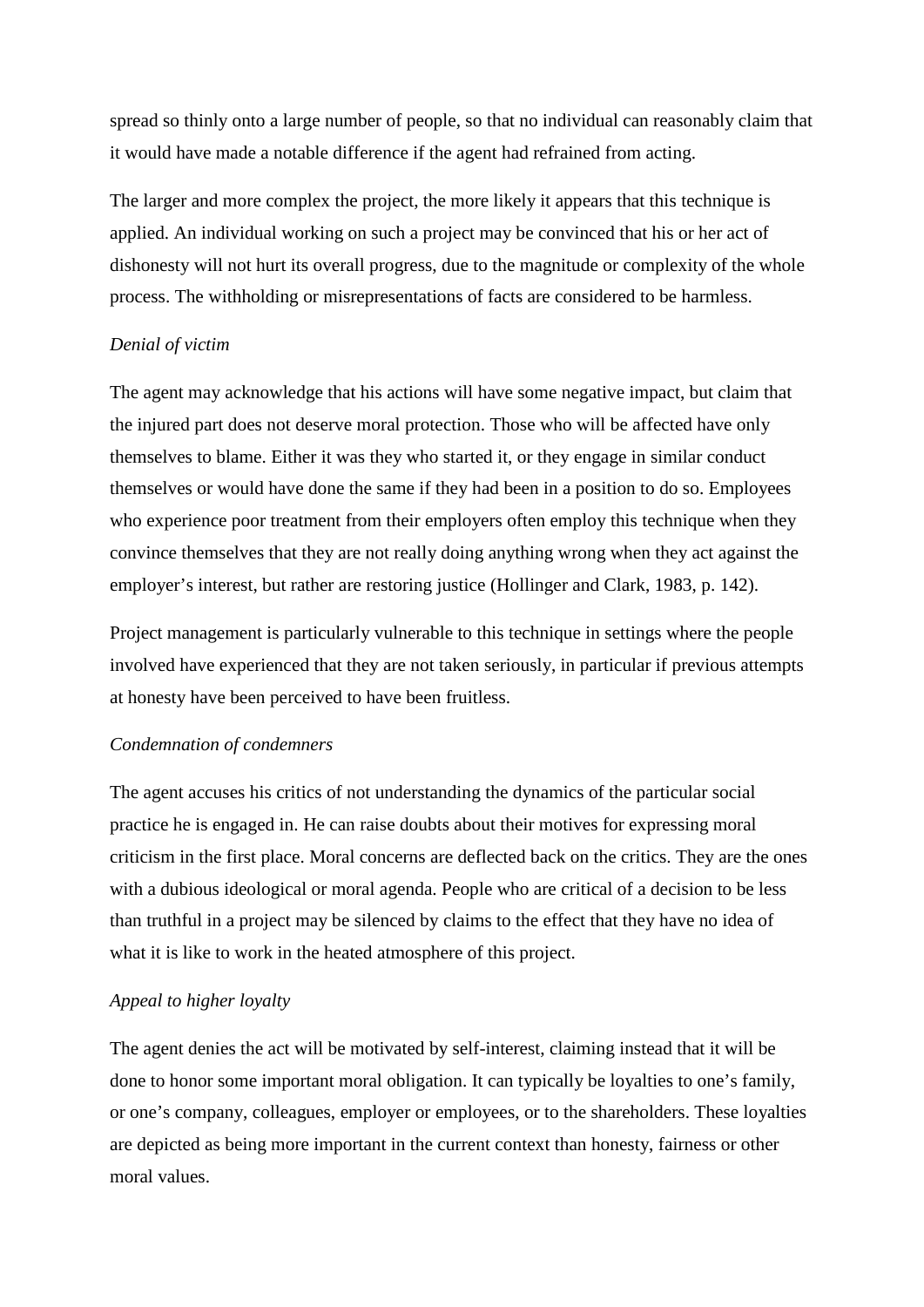A decision to withhold crucial information from a project manager may be neutralized into an acceptable thing to do by appeal to how one must make sure not to do something unpopular, which may lead to losing one's job. The responsibility towards one's own family can be used as an excuse to be dishonest.

Applications of all five neutralization techniques can build on considerations that, under some circumstances, may provide the basis for legitimate justifications (Heath, 2008, p. 602). It may indeed be the case that an intervention based on honesty may put one's own employment and goodwill with the project management team at risk. What is typical of neutralization is that the considerations are stretched to the level of incredulity. Bringing bad news about the project to the project manager may be a painful thing to do, and the initiative may take a lot of courage. Neutralization can be a way out, a measure to relieve oneself of the duty to take that initiative.

A circumstance approach to honesty in projects can have as a central tenet that attempts at neutralization should be identified and challenged. Awareness of the five neutralization techniques can be useful in recognizing attempts to convince oneself and other people that an option which from the outset is seen as the morally right one – being honest about the current state of affairs in the project – can be discarded.

#### **Conclusion**

The planning and execution of projects depend upon the availability of accurate and truthful information, enabling project managers to make adequate assessments and decisions. Honesty in projects can significantly improve the quality of processes and outcomes. The aim of this paper has been to introduce theoretical approaches to honesty, and indicate how they can enhance the understanding of why project members withhold and distort relevant information in project.

A character approach indicates that the most promising way to establish honesty in a project is to recruit people with robust and stable dispositions in favor of telling the truth. We have seen that this approach is undermined by experiments in social psychology, where the legitimacy of the distinction between good and bad people is put in doubt. People can differ with regard to firmness of character, but these differences appear to be less prominent and decisive for conduct than traditional virtue ethics have made them out to be.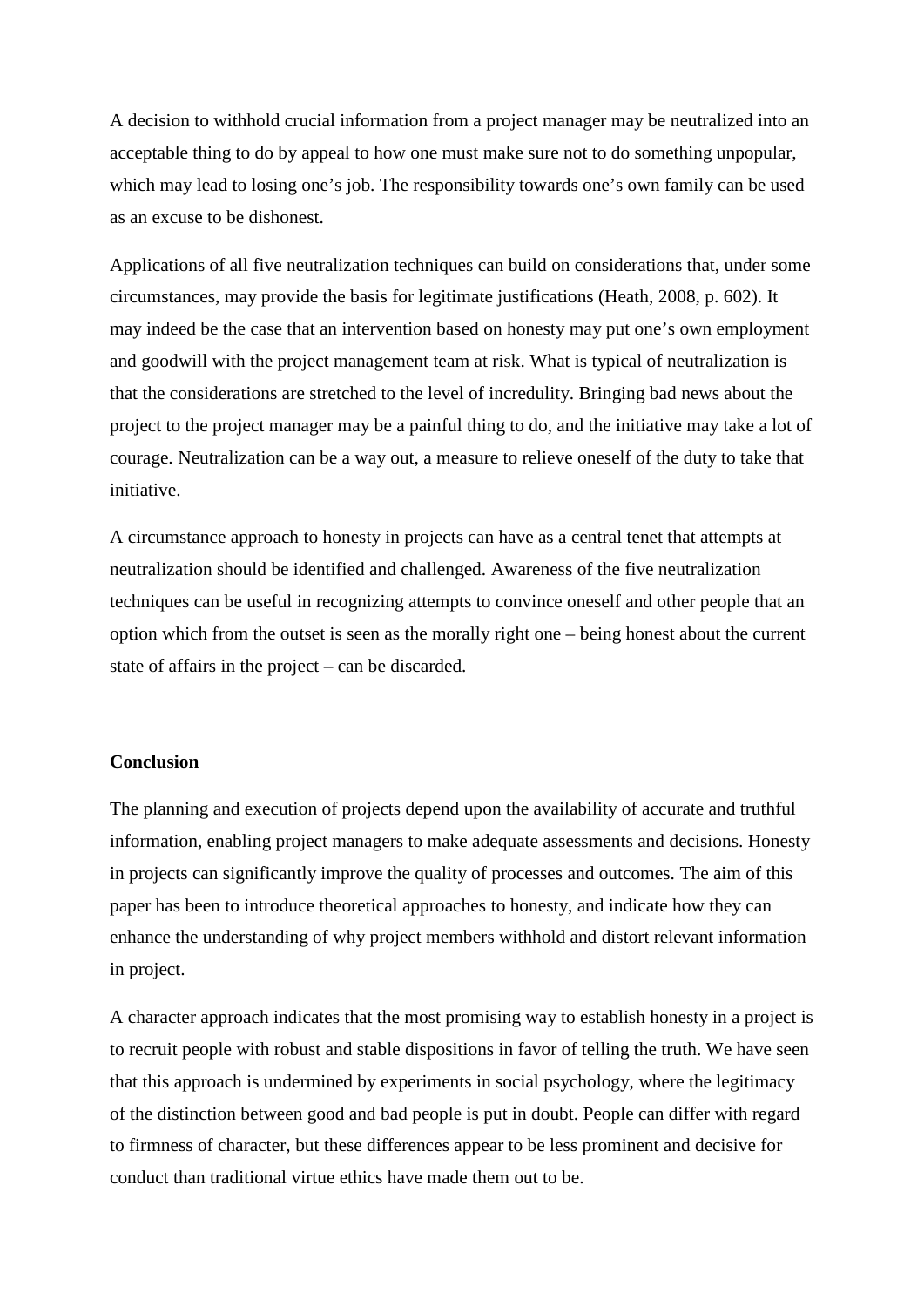I have argued that a circumstance approach to honesty is favorable to a character approach. Within the circumstance framework, the concept of moral neutralization offers a way to analyze and understand the ways in which the project members talk and reason about their choices. The communication climate in an organization or a project will affect the extent to which moral neutralization occurs. Heath (2008) has argued that practical work in business ethics in general can benefit from efforts to identify and counter attempts to talk down initial moral dissonance. He claims that organizations need to develop "an environment in which the standard techniques of neutralization used to excuse criminal and unethical behavior are not accepted" (p. 611). In a similar vein, Bird (1996) and Bird and Waters (1989) have identified moral muteness as a pervasive phenomenon in business, one which needs to be taken seriously if companies are to identify and reduce instances of moral wrongdoing. If business leaders and employees keep silent about morally challenging aspects of their own work, key issues will not be identified and addressed.

In the practical setting of a particular project, the people involved can be conscious of attempts to respond to moral demands for honesty and truthfulness with neutralization techniques. The project managers can try to establish a communication climate where the application of such techniques is not tolerated. It can be a demanding task to recognize neutralization as an element in one's own or in colleague's moral reasoning, but the reward can be that serious blind spot issues are eradicated. The project manager gets better access to relevant information, because the attempts to downplay the responsibility to share are met with opposition. Eliminating neutralization may be too ambitious a task, but active steps to reduce and minimize it can stimulate honesty in projects.

Research on honesty in projects in general and in more specifically in project management can build on the studies already undertaken on honesty in other settings. It is a topic that deserves attention from scholars and practitioners alike, since the success or failure of projects depends on the ways in which information is shared at different stages of the project cycle. Telling or not telling about a problem that has occurred in the process can make all the difference. The damaging effects of misreporting in projects mean that there is a need to understand how to encourage and create honesty among project members. I hope that this paper can provide a starting point for both researchers and managers who want to explore the topic further.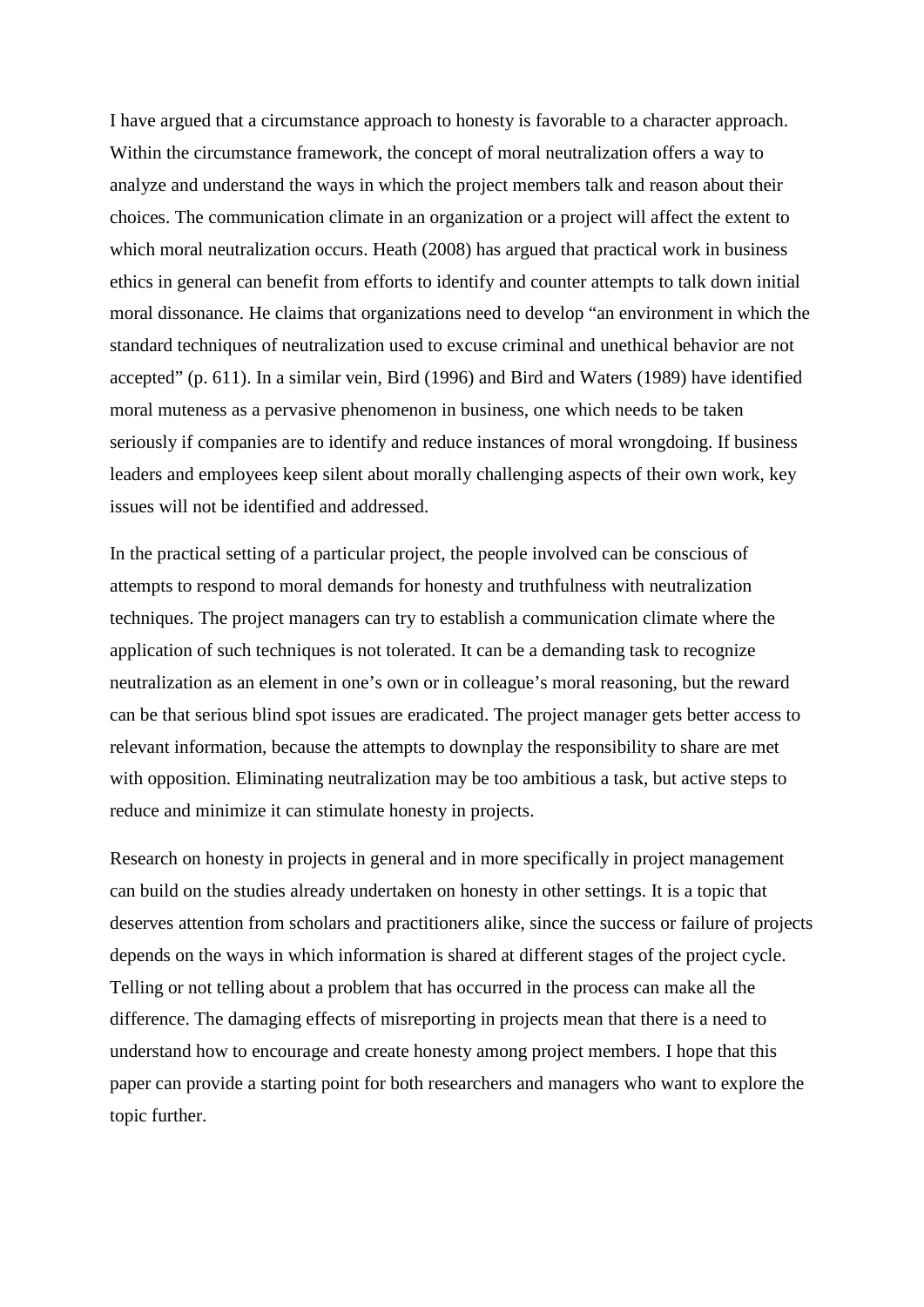## **References**

Alderman, D. (1972), "Elation, depression, and helping behavior", *Journal of Personality and Social Psychology*, Vol 24, 9, pp. 91-101.

Ariely, D. (2012), *The (honest) truth about dishonesty*, Harper, New York, NY.

Ariely, D. (2010), *Predictably irrational: The hidden forces that shape our decisions*, Harper Perennial, New York, NY.

Aristotle (2002), *Nicomachean ethics*, translation, introduction, and commentary Broadie, S., Rowe, C., Oxford University Press, Oxford.

Bandura A (1986) Social foundations of thought and action: A social cognitive theory. Englewood Cliffs, NJ: Prentice Hall.

Bandura A, Barbaranelli C, Caprara GV, Pastorelli C (1996) Mechanisms of moral disengagement in the exercise of moral agency. Journal of Personality and Social Psychology 71(2): 364-374.

Baron, R. A. (1997), "The sweet smell of ... helping: Effects of pleasant ambient fragrance on prosocial behavior in shopping malls", *Personality and Social Psychology Bulletin*, Vol. 23, 5, pp. 498-503.

Barriga, A. Q. and Gibbs, J. C. (1996), "Measuring cognitive distortion in antisocial youth: Development and preliminary validation of the "How I think" questionnaire", Aggressive Behavior, Vol. 22, 5, pp. 333-343

Bird, F. B. (1996), *The muted conscience: Moral silence and the practice of ethics in business*, Quorum Books, Westport, CT.

Bird, F. B. and Waters, J. A. (1989), "The moral muteness of managers", *California Management Review*, Vol. 32, 1, pp. 73-88.

Code of Ethics (2013), "Project Management Institute Code of Ethics and Professional Conduct", Available at [http://www.pmi.org](http://www.pmi.org/) (accessed January 10, 2014.

Darley, J. M. and Batson, C. D. (1973), "From Jerusalem to Jericho: A study of situational and dispositional variables in helping behavior", *Journal of Personality and Social Psychology*, Vol. 27, 1, pp. 100-108.

Donaldson, T, (2012), "Three ethical roots of the economic crisis", *Journal of Business Ethics*, Vol. 106, 1, pp. 5-8.

Doris, J. M. (2002), *Lack of character: Personality and moral behavior*. Cambridge University Press.

Gibbs, J. C, Potter, G. B., and Goldstein, A. P. (1995), *The EQUIP program: Teaching youth to think and act responsibly through a peer-helping approach*, Champaign, IL; Research Press.

Heath, J. (2008), "Business ethics and moral motivation: A criminological perspective", *Journal of business ethics*, Vol. 83, 4, pp. 595-614.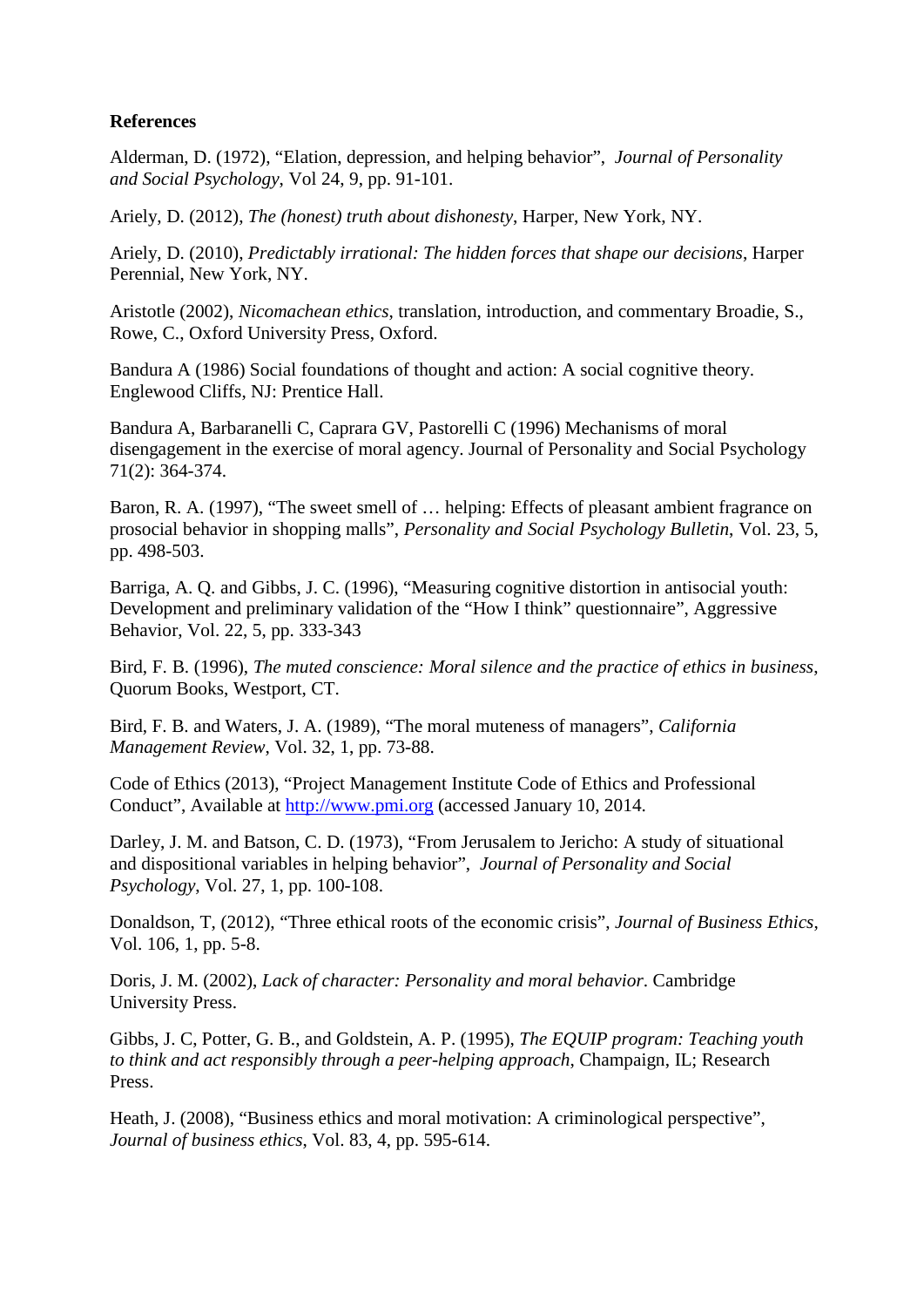Hollinger, R. C. and Clark, J. P. (1983), *Theft by employees*, Lexington Books, Lexington, MA.

Huang, C. L. and Chang, B. G. (2009), "The effects of managers' moral philosophy on project decision under agency problem conditions", *Journal of Business Ethics*, Vol. 94, 4, pp. 595- 611.

Isen, A M (1987) "Positive affect, cognitive processes, and social behavior", in Berkowitz, L. (ed.) *Advances in Experimental Social Psychology* 20, pp. 203-253. San Diego: Academic Press.

Kant, I. (1785/2006), *Foundations of the metaphysics of morals*, The German Library, Volume 13. Ed. Behler, E., The Continuum Publishing Company, New York.

Keil, M. and Robey, D. (2001), "Blowing the whistle on troubled software projects", *Communications of the ACM*, Vol. 44, 4, pp. 87-93.

Kish-Gephart, J. J., Harrison, D. A., and Trevino, L. K. (2010), "Bad apples, bad cases, and bad barrels: Meta-analytic evidence about sources of unethical decisions at work", *Journal of Applied Psychology*, Vol. 95, 1, pp. 1-31.

Mazar, N., Amir, O. and Ariely, D. (2008), "The dishonesty of honest people: A theory of self-concept maintenance", *Journal of marketing research*, Vol. 45, 6, pp. 633-644.

Plato, (2000) *The Republic*, ed. G. R. F. Ferrari, trans. Tom Griffith. Cambridge: Cambridge

University Press.

Ribeaud, D. and Eisner, M. (2010), "Are moral disengagement, neutralization techniques, and self-serving cognitive distortions the same? Developing a unified scale of moral neutralization of aggression", *International Journal of Conflict and Violence*, Vol. 4, 2, pp. 298-315.

Smith, H. J. and Keil, M. (2003), "The reluctance to report bad news on troubled software projects: A theoretical model", *Information Systems Journal*, Vol. 13, 1, pp. 69-95.

Smith, J.H., Keil, M., and Depledge, G. (2001), "Keeping mum as the project goes under: Towards an explanatory model", Journal of Management Information Systems, Vol 18, 2 pp. 189-227.

Smith, J.H, Thompson, R. and Iacovou, C. L. (2009), "The impact of ethical climate on project status reporting", *Journal of Business Ethics*, Vol. 90, 4, pp. 577-591.

Snow, A. P. and Keil, M. (2002), "The challenge of accurate software project status reporting: A two-stage model incorporating status errors and reporting bias", *IEEE Transactions on Engineering Management*, Vol. 49, 4, pp. 491-504.

Sykes GM and Matza D. (1957), "Techniques of neutralization: A theory of delinquency", *American Sociological Review*, Vol. 22, 6, pp. 664-70.

Tesser, A. and Rosen, S. (1972) "Similarity of objective fate as a determinant of the reluctance to transmit unpleasant information: The mum effect", *Journal of Personality and Social Psychology*, Vol 23, 1, pp. 46-53.